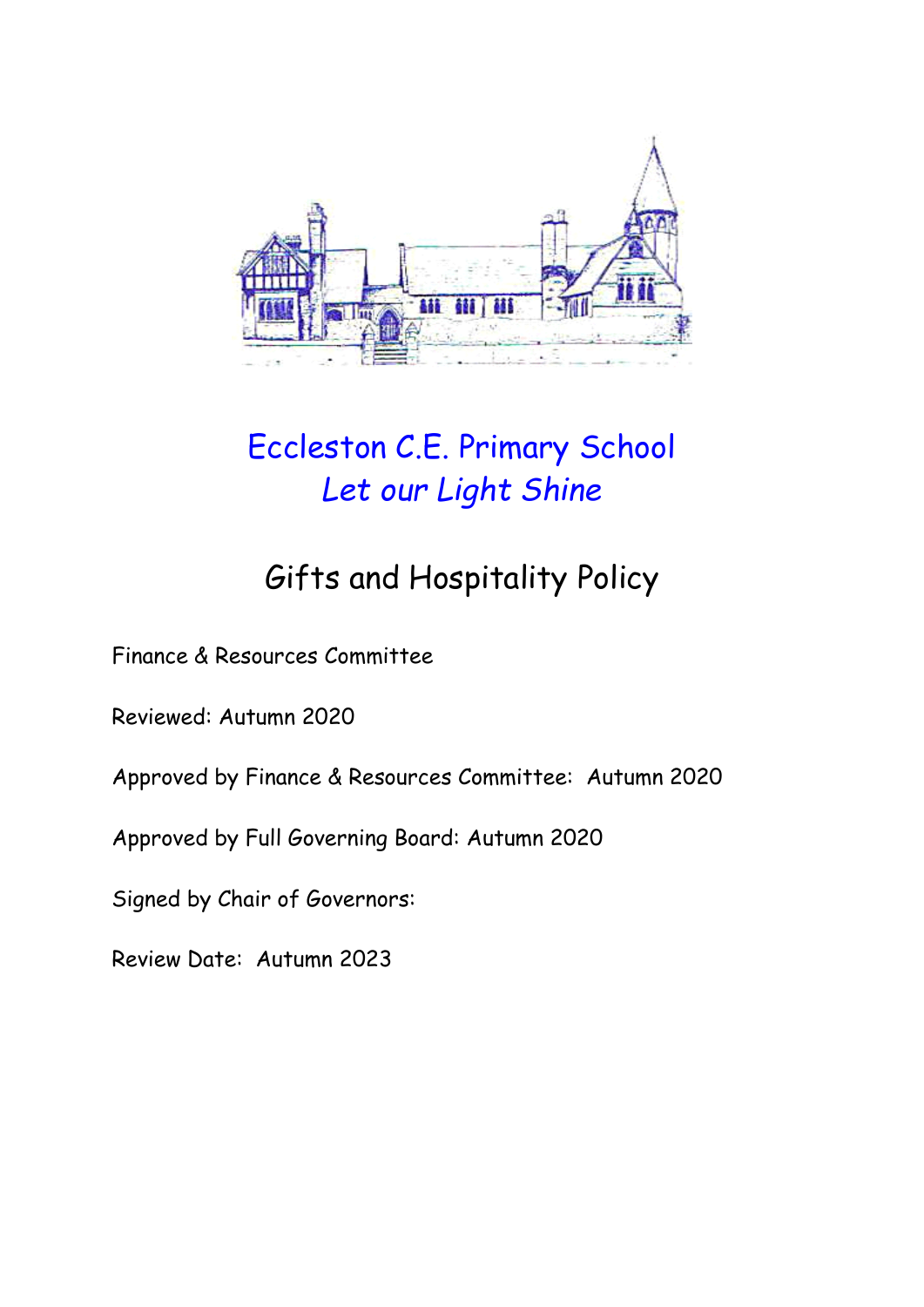# **Eccleston CE Primary School Gifts and Hospitality Policy**

It is important that the conduct of our Staff and Governors is beyond reproach and reflects the highest possible standards of probity and ethics. Their conduct should never lead anyone to suspect dishonesty or think that they may have been unduly influenced by gifts and hospitality.

### **The Aims of the Policy**

The aims of this policy are to ensure that:

- Staff and Governors are clear that they must never receive gifts, hospitality or benefits of any kind from a third party that might be seen to compromise their personal judgment or integrity
- The irresponsible receipt of gifts or excessive hospitality does not damage the School's reputation and or lead to allegations of fraud and corruption. Donations to the School are a separate issue, and are not covered by this policy.
- Staff and Governors are clear what are appropriate and acceptable items to be funded via the Hospitality code of the School budget.

## **PROCEDURES**

#### **Definitions**

A "gift" is generally any item or service that is received free of charge, but also includes any goods or services that a member of staff or Governor is offered at a discounted rate or on terms not available to the general public.

"Hospitality" is the offer of food, drink, accommodation or entertainment or the opportunity to attend any cultural or sporting event on terms not available to the general public.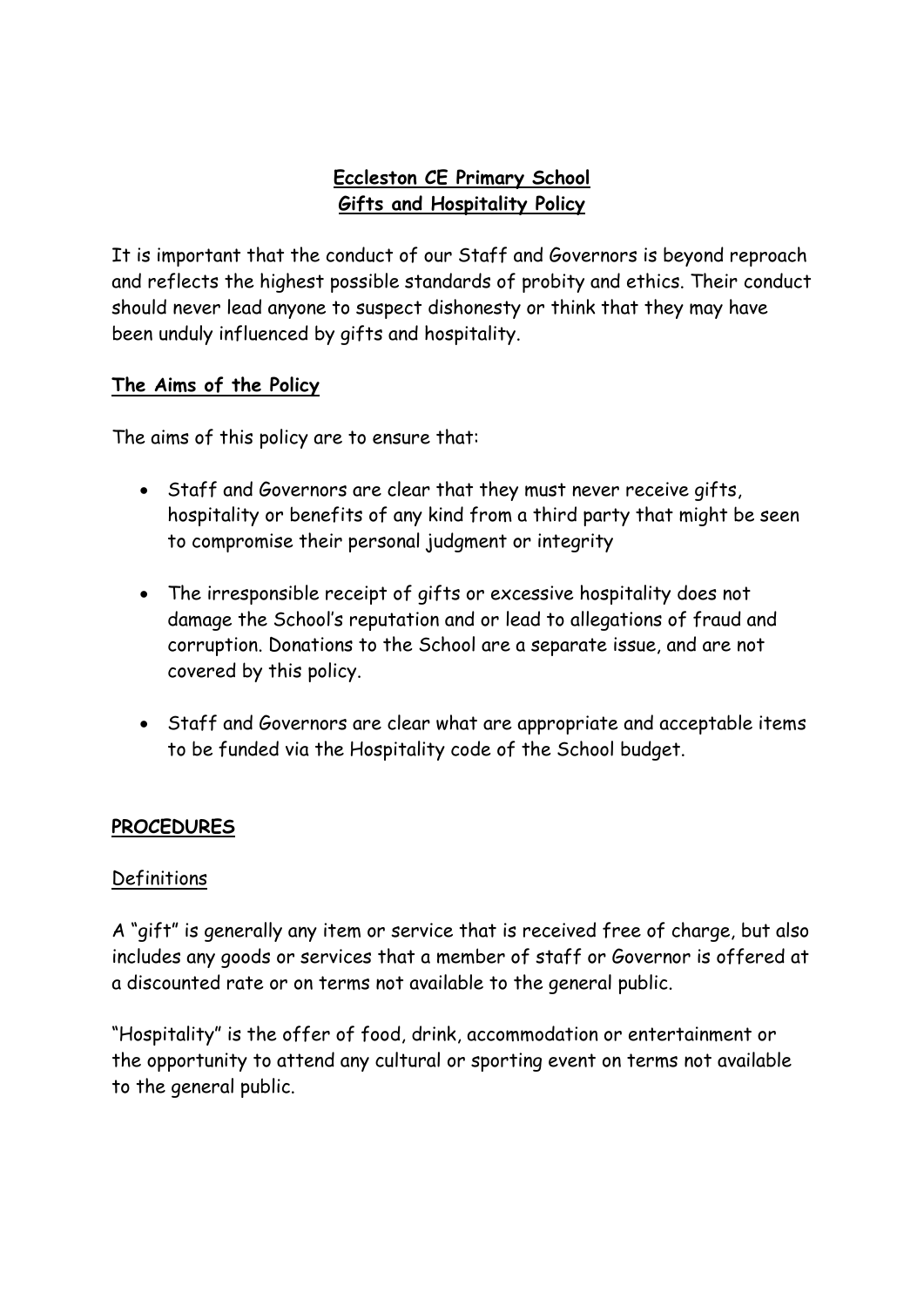### Principles

• Staff and Governors should always act with discretion and treat with caution any offers of gifts or hospitality. In particular, they should think about:

- the scale, amount, frequency and source of the offer
- the timing of the offer in relation to forthcoming decisions
- accepting could be misinterpreted as a sign of support or favour.

• Staff can accept small token gifts and hospitality (defined as having a value of up to £25.00) without the approval of the Head. Gifts and hospitality of this nature do not need to be recorded in the school's gifts and hospitality register. Examples include small tokens of thanks from parents or pupils to teachers or small promotional items from suppliers such as calendars, notepads and pens.

• Any gift or hospitality that is more than just a token (defined as a having a value of more than £25.00) should be considered as to its appropriateness by the individual and the Headteacher.

• All offers of gifts or hospitality that have a value of more than £30.00 must be recorded on the gifts and hospitality register, even if they are not accepted.

• Staff or Governors who have any doubts about an offer of gifts or hospitality should refer the matter to the Head.

• If staff, Governors or the Head have any concerns or doubts about the public perception that might be attached to accepting a particular gift or offer of hospitality, they should refer the matter to the Chair of the governing body.

• Staff and Governors should never accept:

– cash or monetary gifts

– gifts or hospitality offered to husbands, wives, partners, family members or friends

– gifts or hospitality from a potential supplier or tenderer in the immediate period before tenders are invited or during the tender process – lavish or extravagant gifts or hospitality.

• Where the offer of a gift or hospitality is politely refused but the giver persists in the offer, it should be referred to the Head. In such cases, it may be appropriate for the Head to discuss the offer with the Chair of the governing body and with the giver and to agree that the gift should be donated to a worthy cause.